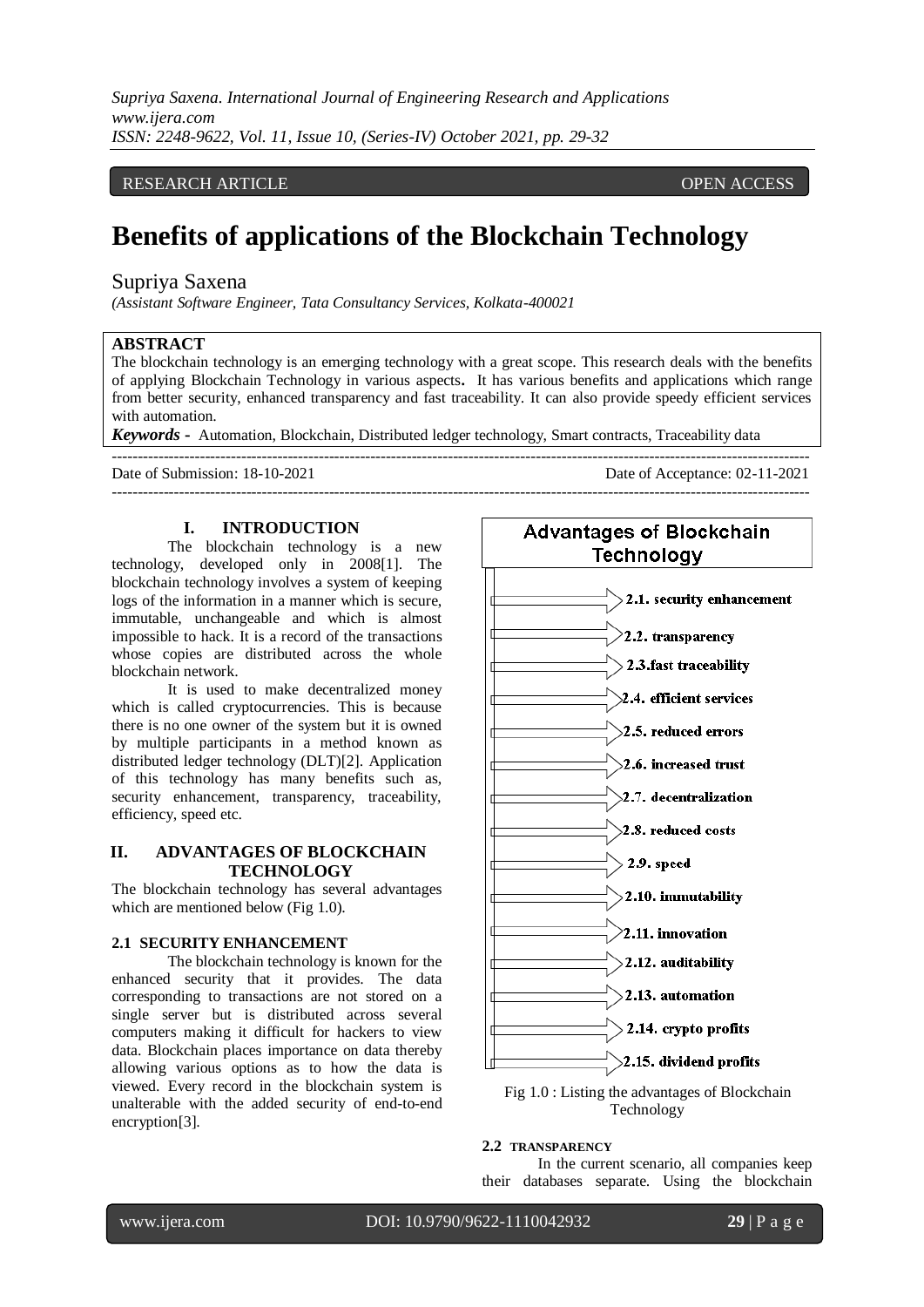technology, data can be stored in the blockchain server which uses distributed storage across various nodes. The transactions in a blockchain system are all recorded in one place and all authorized users can see the same information at the same instant. All transactions are recorded uniquely and are timestamped as well as date-stamped. This provides for complete transparency.

# **2.3 FAST TRACEABILITY**

The blockchain system provides for traceability of data. It can track the audit trail created by the document in its entire journey. Using this, the consumers concerned about human rights violation or environmental impacts can have a view of the entire life cycle of the product.

This provides a mechanism of regulation even in the industries which are prone to fraud and false practices. The traceability data[3] empowers the consumers to even know the lapses or flaws in the supply chain causing delays and other issues.

# **2.4 EFFICIENT SERVICES**

A majority of the contracts between various parties is currently paper-based. The advent of the blockchain technology will pave ways for paperless contracts. Such digital contracts can be stored in one place and accessed easily as and when required as opposed to the paper-based contracts which are time- consuming and have an environmental impact.

## **2.5 REDUCED ERRORS**

Smart contracts[4] are an interesting feature of the blockchain technology. These provide for automated transactions. Such automation reduces human-interaction and human-error.

The Digital, or smart contracts are a transaction protocol which can execute automatically and can control the relevant legal steps of action which are based on the terms and conditions of the contract.

Blockchain usage also minimizes the involvement of third-party services. The terms of the contracts can be automatically verified. An example would be in case of a house loan. The policies of the loan contract can be matched with the details provided with the customer and if all requirements are met, the loan can be disbursed automatically.

# **2.6 INCREASED TRUST**

Blockchain creates Trustworthy environment for transactions. As a result, the partners are willing to deal with business dealings and share their data to other organizations they do not trust or know. People from different organisations work and involve data sharing activities that would otherwise involve third parties to look into.

Due to third party handling the prices and cost of doing business would also increase. This condition is very easily handled with the trust factor that Blockchain technology has to offer. Bitcoin and other cryptocurrencies are dealing with partners who don't directly know each other, but can be sure of the trust because of the blockchain technology environment.

## 2.7 **DECENTRALIZATION**

Blockchain involves a decentralized structure. In the Blockchain decentralized structure, no one person is in charge of all the data.

Blockchain involves sharing of data among partners or entities who do not exactly know each other, but via an ecosystem all of them can trust. For example, in case of buyers and manufacturers in the entire supply chain, people need the data from one another, but no one person is in charge of the entire data. This Decentralized structure fosters more trust and allows for easy adoption of blockchain technology.

## 2.8 **REDUCED COSTS TO ORGANIZATIONS**

Blockchain, by its nature can be used to reduce the cost or for cost cutting in business applications. It is very efficient in processing the transactions and reduces a lot of manual work, which cuts the costs involved in such book. Moreover, initially third third parties were used for dealing with two business entities.

But now blockchain can be used to replace the third party. Hence cost-cutting is there as well. We can also say that blockchain eliminates middlemen.

## 2.9 **SPEED**

Blockchain technology is a speedy service because it removes the intermediary, middle men and manual processes. Hence all the work is finished at a lesser time than it could have been done otherwise.

For example, Walmart used to trace sliced mangoes within seconds, using blockchain process, which earlier took them seven days to find out [5].

# 2.10 **IMMUTABILITY**

Immutability is a very beneficial feature of blockchain. The transactions once recorded cannot be altered, removed or deleted. That is the process of immutability. This is an added trust as no one can fiddle with data and go unnoticed. All the transactions are recorded and logs for each transaction is maintained. All the transactions are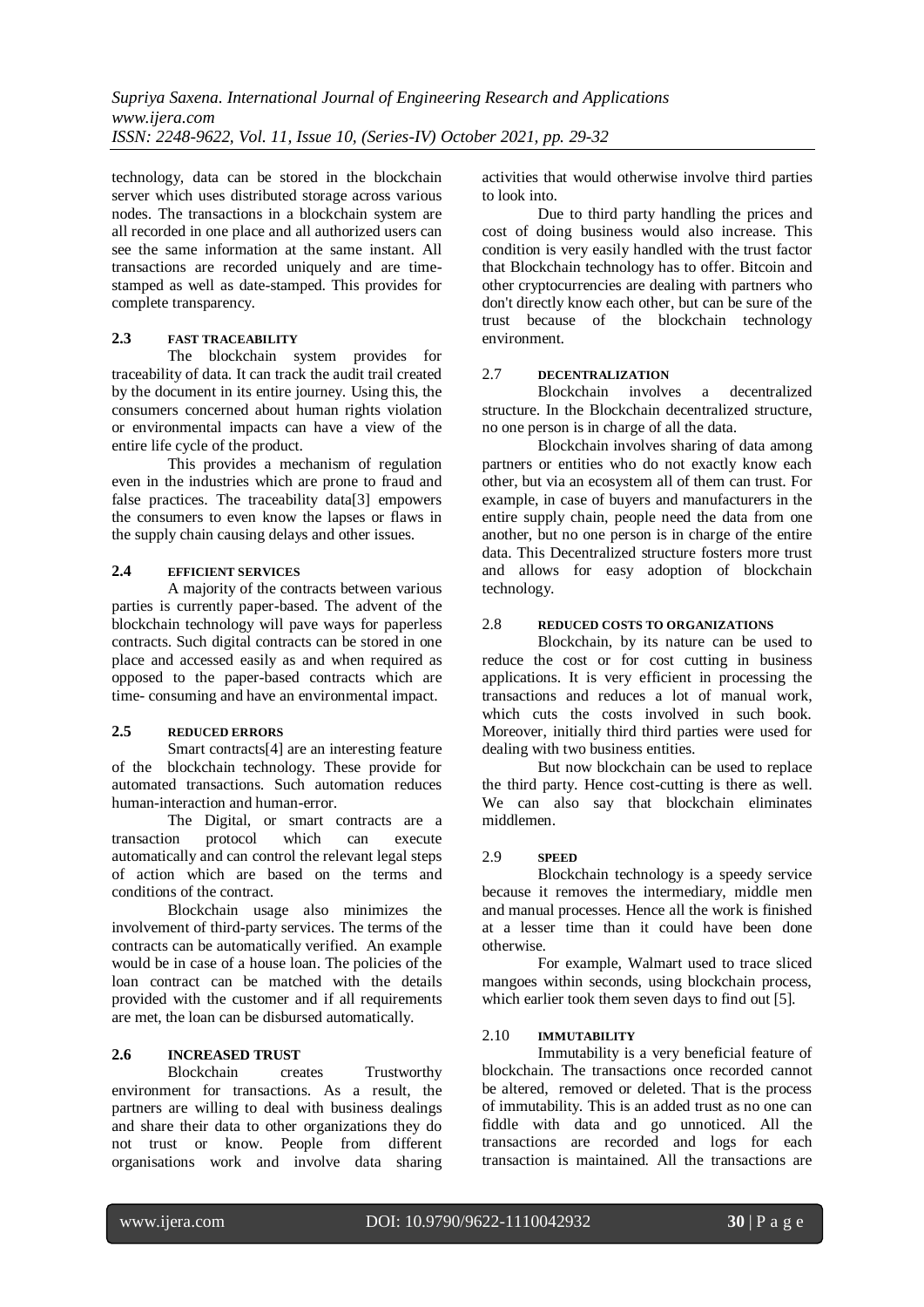*Supriya Saxena. International Journal of Engineering Research and Applications www.ijera.com ISSN: 2248-9622, Vol. 11, Issue 10, (Series-IV) October 2021, pp. 29-32*

time and date stamped, and there is a permanent record for each.

#### **2.11 INNOVATION**

Leaders of various organizations are using blockchain for solving problems that were cumbersome, time consuming, and which were very complex by using the blockchain technology. So all of the problems in a very less time and it fosters innovation in the society.

#### **2.12 AUDITABILITY**

Another benefit of using Blockchain technology is the auditability. Each transaction in a blockchain technology is recorded permanently and creates an audit trail.

We can anytime go and check the authenticity of an asset using this auditability feature.

#### **2.13 AUTOMATION**

Another benefit of using Blockchain technology is the automation that it provides. Most transactions in day to day life involved manual updation and involvement of humans. Blockchain automates all the processes by eliminating human involvement. Due to automation feature, things are processed faster with lesser errors as well.

Another benefit of using Blockchain technology is the automation that it provides. Most transactions in day to day life involved manual updation and involvement of humans. Blockchain automates all the processes by eliminating human involvement. Due to automation feature, things are processed faster with lesser errors as well. The automation is carried out via smart contracts.

#### **2.14 CRYPTO PROFITS**

The involvement of Cryptocurrencies would lead to higher profits from the crypto market. It can be seen from the graphs of bitcoin, that it is forming an exponential growth graph (Fig 1.0). This means that money once invested would increase manifold and increase the profits of the buyer.



Fig 1.0 : Graph of Bitcoin (27-Oct-2021) This shows that the bitcoin has increased exponentially.

#### **2.15 DIVIDEND PROFITS**

Dealing with Cryptocurrencies often lead to the gain of dividends. Comapanies and exchanges such as Bitbns provide such dividends to people who have invested in certain crptos such as Bitcoin, Etherium, Tether, Doge, Bitbns and Safemoon (Fig 1.1)